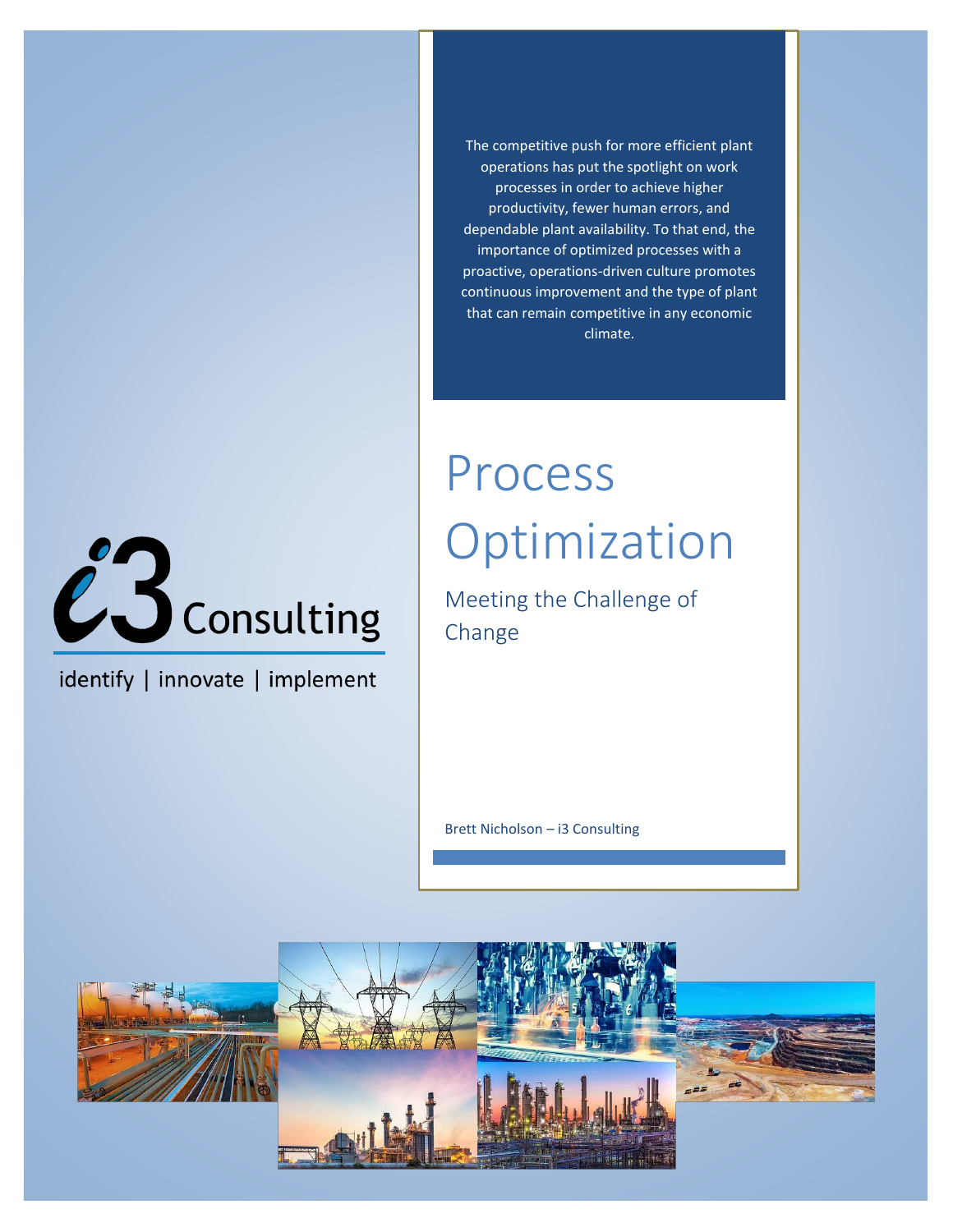## What does it mean to optimize?

Optimization is the action of making the best or most effective use of a situation or resource. In a plant environment, that consists of doing the right work, at the right time, with the right resources to maximize an asset's rate of return and assure desired availability. Orchestrating operations, maintenance, management, engineering, and even supply chain to work safely, in harmony is the goal of the work management process. It's the key to optimization, a great source of added value, or possibly, your plant's biggest pain point.



# The Case for Change

In the last 20 years, organizations have seen significant investment in new equipment and technology, a need to properly maintain existing equipment, cost pressures, and a loss of experienced employees. Any one of these elements, on its own, could likely be handled with minimal change to the status quo. However, all of these elements compounding the situation, puts a great deal of stress on an ofteninexperienced management team and adds risk to the entire organization. It is important to have all employees work through the challenge of change together with experienced facilitators leading the process.

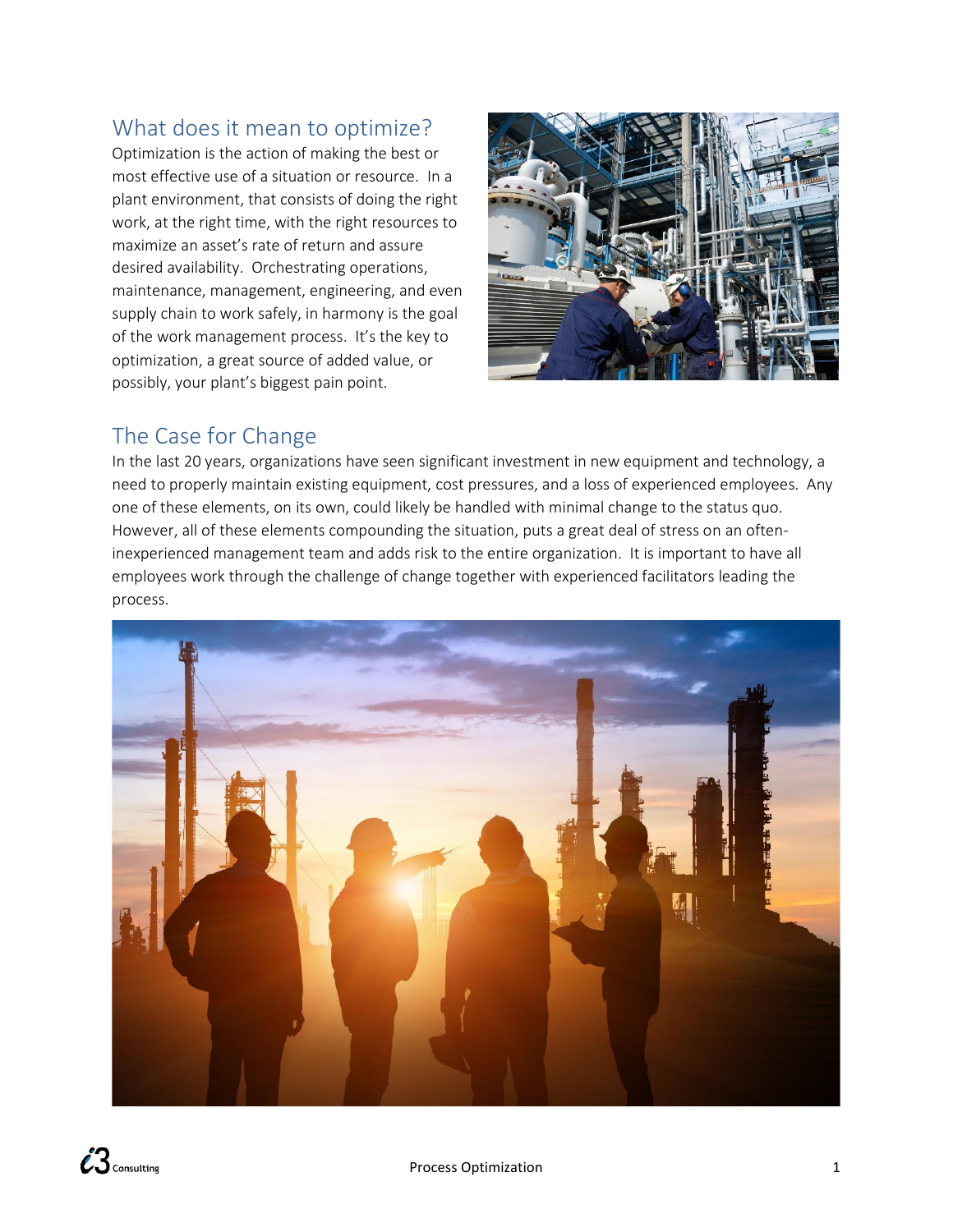# Building a Foundation for Change

#### Empowering Leadership

Effort and perseverance are required to truly drive transformational change. Like the people who work for them, managers also have their own routines, comfort zones, distractions, and initiatives they want to accomplish. It's important to remember that change isn't easy, in large part, because it's happening to them and everyone else simultaneously. However, management is typically charged with leading by example and maintaining change momentum.

However, it is critical, for change to be successful, that the management team has a consistent message and works towards the same goals and objectives. If this is lacking, the organization will hear conflicting messages and becomes confused resulting in resistance and pushback. Developing a common vision of the future operations of the plant is a needed first step in any change initiative.

#### Organizational Participation

Employee involvement is one of the most fundamental pieces of ensuring a sustainable process or transformational change. Employees always have the fear of change, and unless they are involved in the change process, it is highly likely that even the most loyal members of your teams will resist the change and be skeptical of the proposed benefits.

The biggest mistake some organizations make is failure to involve employees early enough in the change process after a common vision has been established. This spikes fear of the unknown, lack of desire to embrace new behaviors and eventually put up a complete barrier to the change.

Efforts to introduce change succeed when you get employees involved in the change process as much as possible. This includes a robust communication plan that kicks off prior to any analysis. It's critically important to get key employees involved, listen to their opinions, accounting for their input, and assure that the change is for the good of all in the organization, including their job function. We utilize cross functional teams to ensure all parties that could be impacted by the change are part of the solution thus eliminating push-back and unforeseen issues. Providing relevant, sufficient resources to drive them towards change is a necessary thing to do, so that they are comfortable and ready to adjust to the new development within the organization.

#### Developing an Optimized Culture

Collaboration with salaried and hourly personnel to design and implement optimized work processes, aligned with leadership's vision, strengthens all parties' commitment to the change. Gaining commitment from all stakeholders invokes unique perspectives and opportunities to optimize the processes. This includes developing solutions to organizational issues, addressing business drivers that are part of the desired future state vision, and ensuring employee and plant safety; being environmentally compliant; reducing production costs through improved asset reliability and availability; and effectively managing labor, inventory, contractors, and fuel costs. It's important to utilize those closest to the issues as they often have the perfect insight to address the challenge.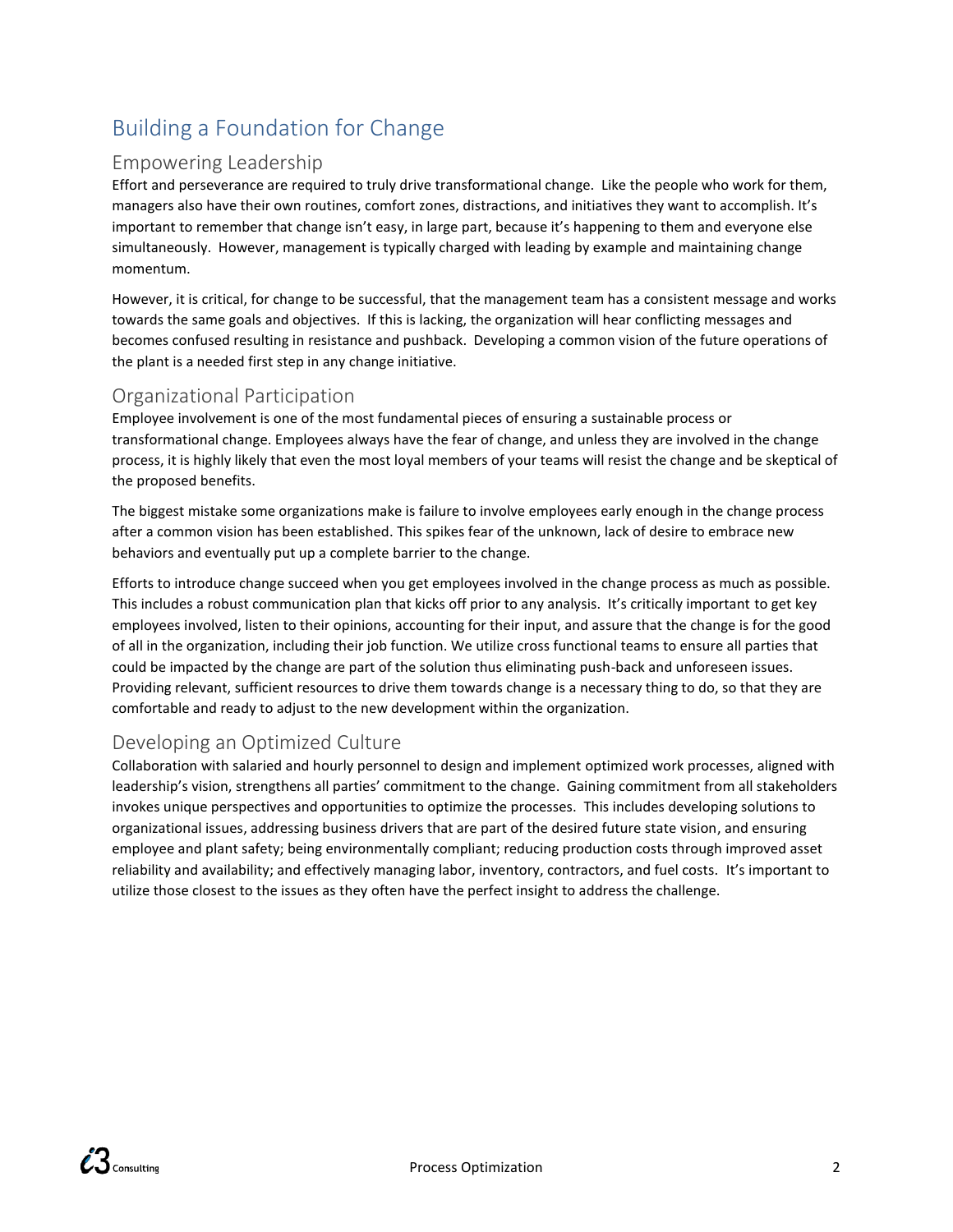# The Engagement Methodology

When the organizational pain gets to be too much to overcome, that's when organizations typically reach out for help. At i3 Consulting, we believe it's critical for an organization to get the support they need with resources that work well with the organization, even if that's not us (hard to believe a consulting firm would say that, right?). But it's true, if you don't respect, trust, and like the consultant you are working with, the effort will have less of an impact.

It's equally important to understand where you are as an organization before embarking on a change initiative. A line in the sand needs to be drawn, from where all progress moving forward can be measured. A plan must be formulated. Milestones and metrics should be used to gauge success. It's impossible to execute a strategy without a plan. Our engagement methodology follows three simple steps with many sub-steps designed to solicit engagement, create buy-in, and ensure sustainability.





An analysis of existing processes, procedures, available data, and field observations that identify the organization's strengths and opportunities. The deliverables include a recommended business improvement and optimization plan to capture the financial benefits of the recommendations.



A systematic approach utilizing the analysis results to address improvement opportunities. Detailed planning with roadmap development including:

- · Innovative process development utilizing templates, aligning resource and technology needs
- Alignment from strategic direction through tactical execution
- Establishment of project governance and stakeholder engagement
- · Milestone development



A dedicated approach to early adoption and engagement throughout the organization. Heavy focus on job-site reinforcement through training, coaching, and individualized mentoring. Tracking, monitor and control measures, and metrics are used and interpreted to assure performance improvement and sustainability.

The importance of sustainability cannot be under shadowed. We have identified six key elements to process change sustainability represented below:



These elements are woven into each of the three key steps in our engagement methodology and drive the sub-step activities. Properly assessing, anticipating and addressing these elements in the project plan significantly improve project success.

Properly updating these elements and recognizing progress and changes, we maintain focus on the objective of change.